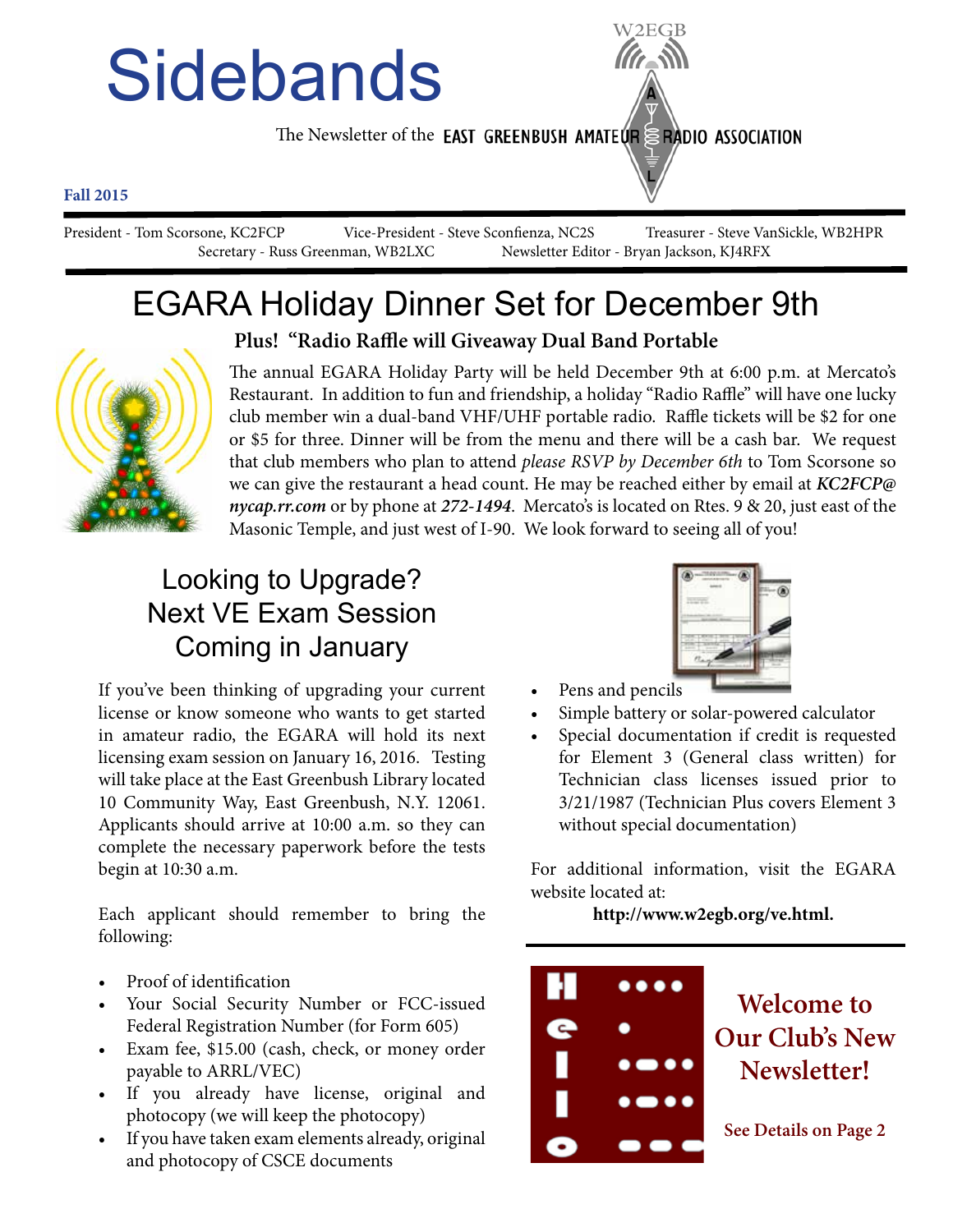#### Sidebands - It's All About You EGARA Newsletter Launched

Welcome to *Sidebands* -- the new newlsetter of the East Greenbush Amateur Radio Association! Each issue will feature stories about club news and events, operating tips, a calendar of events, member achievements, ARRL announcements, FCC updates and even a free classified section for members who have gear to sell or that they are looking to buy.

"The EGARA board is excited about being able to offer our members a regular newsletter that will help allow us to keep everyone up-to-date about club news, activities and events," said EGARA president Tom Scorsone. He added that members are urged to submit stories or ideas for stories that they would like to appear in the newsletter.

"We want our newsletter to be a joint effort that involves every member because we know that will make it a success," Scorsone said.

*Sidebands* will be edited by Bryan Jackson, KJ4RFX, a new EGARA member who recently gained his Amateur Extra license during the club's October exam session.

Jackson, a former reporter for WNYT NewsChannel 13, also built and operated two FM broadcast stations, 96.3 mhz (originally WCDA, now WAJZ) in Albany, and 88.3 mhz, WRGC-FM in Milledgeville, Georgia. In addition to working in the broadcast industry, he also has extensive experience in media and public relations.

#### **East Greenbush Amateur Radio Association**

Organized in 1998, by Bert Bruins, N2FPJ, SK and Chris Linck, N2NEH, the East Greenbush Amateur Radio Association, an ARRL affiliate, is committed to providing emergency services, educational programs, and operating resources to the amateur radio operators and residents of the Capital Region of New York State. The club station is W2EGB. The club also has several VHF and UHF repeaters open to club members or the public.

#### The FCC Is In Your Shack -- Now What Do You Do?

How do you know what you've done? Do you remember your contacts? Were you running five watts or 500? What frequency were you on?



So -- when an FCC engineer is standing in your shack how do you prove you operated within the law? The answer, and good practice, says keep a log even though it is no longer required!

Many hams still make sure their paperwork is in good order, in small part because of the rules, but mostly as a reminder of the contacts they have made. A fun part of logging is the information an operator gets during a contact. Today, fortunately, computers make the chore of logging a whole lot easier.

Many of the logging software programs now available let you type a call into the electronic log and then they immediately display the other operator's name, address, mileage from you and whether you have spoken with him (or her) before. Some of these programs can interface with your radio and also tell the logging program the frequency, mode and power used to make the contact. Best of all, many of these programs are free or relatively inexpensive.

(conintued on page 3)